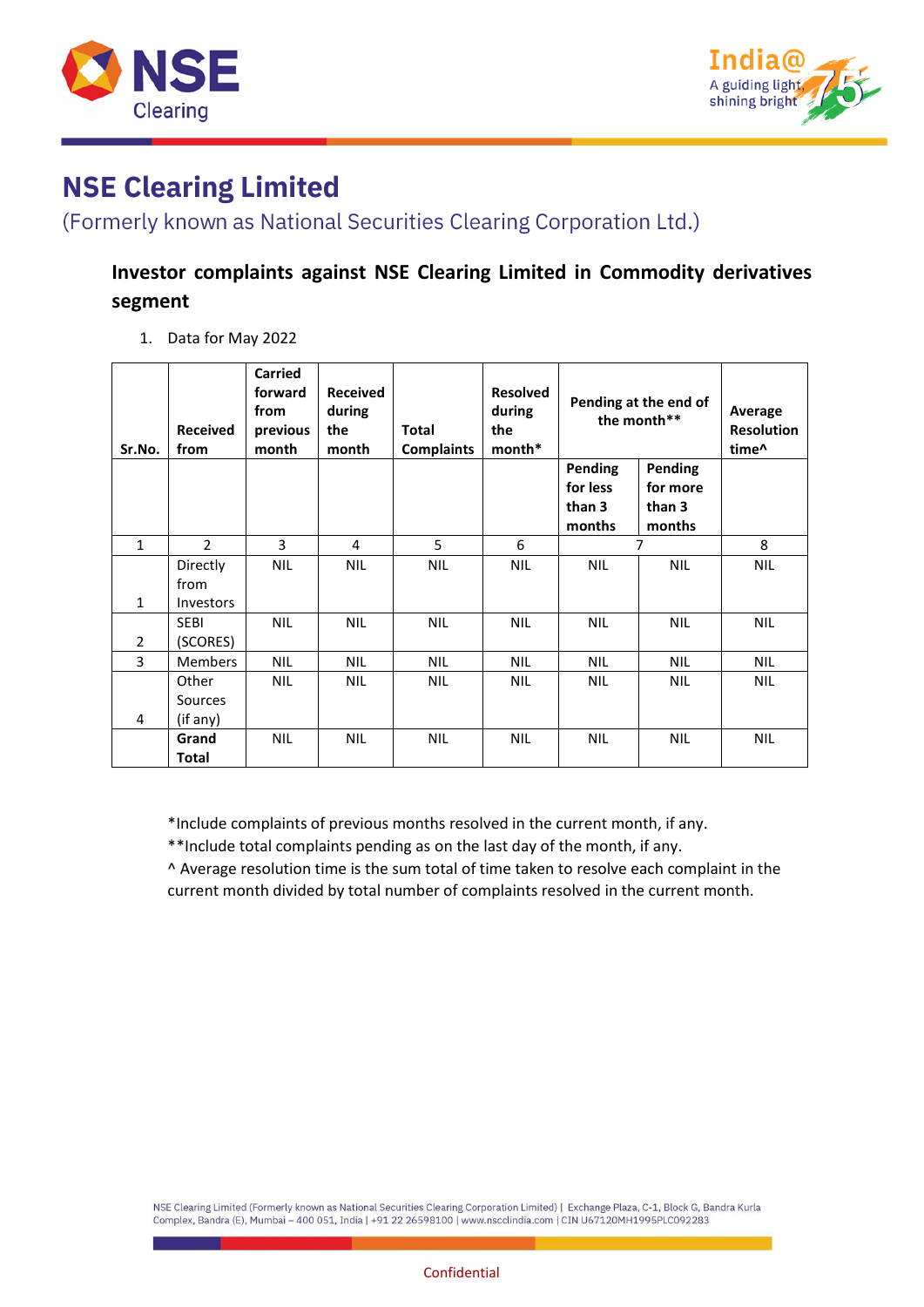



### (Formerly known as National Securities Clearing Corporation Ltd.)

#### 2. Month-wise data for the current financial year (2022-2023)

| Sr. No. | <b>Month</b>       | <b>Carried forward from</b><br>previous month | <b>Received</b> | <b>Resolved</b> | Pending    |
|---------|--------------------|-----------------------------------------------|-----------------|-----------------|------------|
|         |                    |                                               |                 |                 |            |
|         | April 2022         | NIL                                           | <b>NIL</b>      | <b>NIL</b>      | NIL        |
|         | May 2022           | NIL                                           | NIL             | <b>NIL</b>      | NIL        |
|         | <b>Grand Total</b> | <b>NIL</b>                                    | NIL             | <b>NIL</b>      | <b>NIL</b> |

#### 3. Year-wise data (for 5 years on rolling basis)

| Sr. No. | Year    | Carried forward from previous month | <b>Received</b> | <b>Resolved</b> | Pending    |
|---------|---------|-------------------------------------|-----------------|-----------------|------------|
| 1       |         | 3                                   | 4               | 5               | 6          |
| 1       | 2020-21 | <b>NIL</b>                          | <b>NIL</b>      | <b>NIL</b>      | <b>NIL</b> |
| 2       | 2021-22 | <b>NIL</b>                          | <b>NIL</b>      | <b>NIL</b>      | <b>NIL</b> |
| 3       | 2022-23 | <b>NIL</b>                          | <b>NIL</b>      | <b>NIL</b>      | <b>NIL</b> |
|         | Grand   | <b>NIL</b>                          | <b>NIL</b>      | <b>NIL</b>      | <b>NIL</b> |
|         | Total   |                                     |                 |                 |            |

NSE Clearing Limited (Formerly known as National Securities Clearing Corporation Limited) | Exchange Plaza, C-1, Block G, Bandra Kurla Complex, Bandra (E), Mumbai - 400 051, India | +91 22 26598100 | www.nscclindia.com | CIN U67120MH1995PLC092283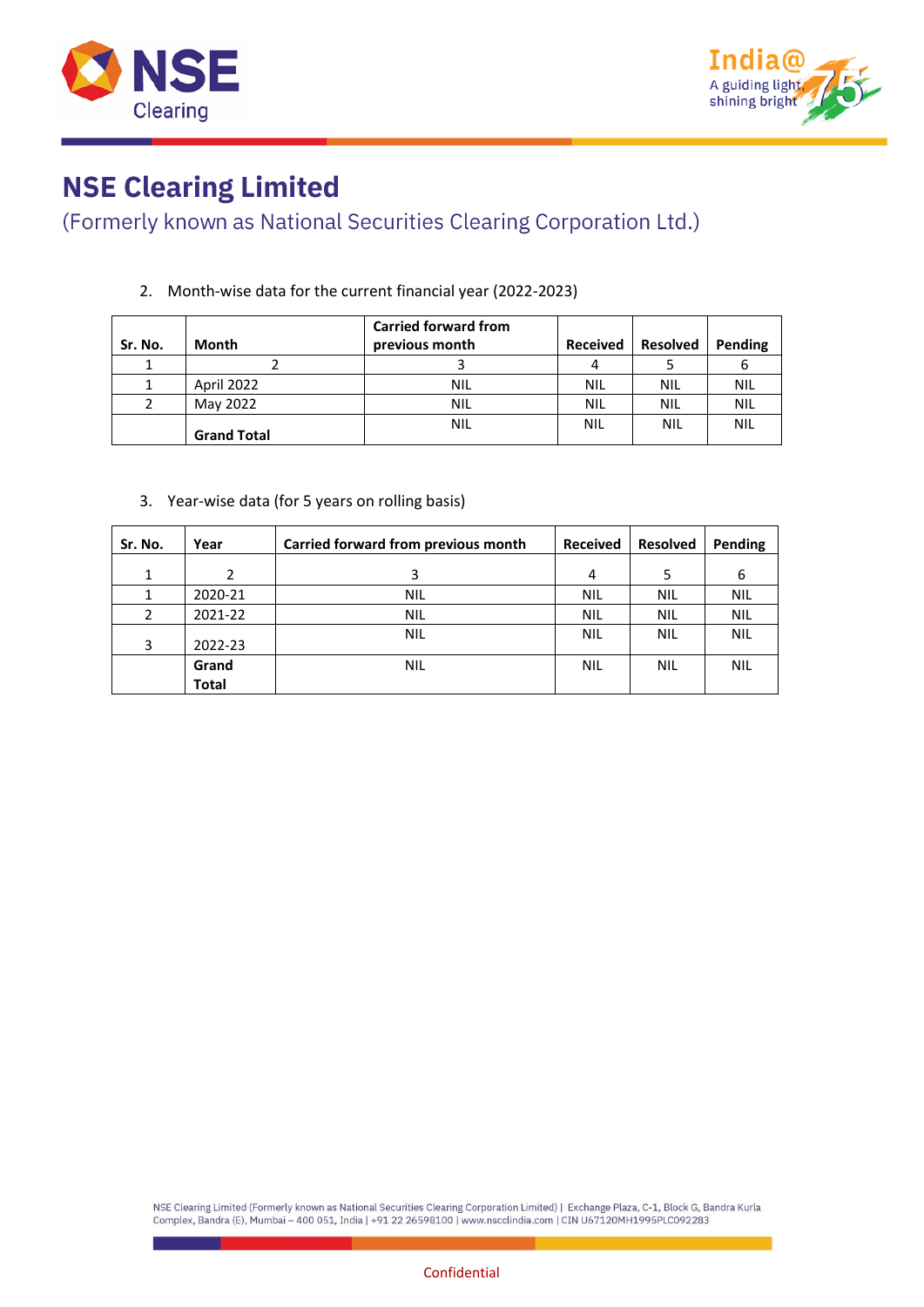



(Formerly known as National Securities Clearing Corporation Ltd.)

### **Investor complaints against NSE Clearing Limited for all segments (except Commodity derivatives segment)**

1. Data for May 2022

| Sr.No.         | <b>Received</b><br>from              | Carried<br>forward<br>from<br>previous<br>month | <b>Received</b><br>during<br>the<br>month | <b>Total</b><br><b>Complaints</b> | <b>Resolved</b><br>during<br>the<br>month* | Pending at the end of<br>the month**           |                                         | Average<br><b>Resolution</b><br>time <sup>^</sup> |
|----------------|--------------------------------------|-------------------------------------------------|-------------------------------------------|-----------------------------------|--------------------------------------------|------------------------------------------------|-----------------------------------------|---------------------------------------------------|
|                |                                      |                                                 |                                           |                                   |                                            | <b>Pending</b><br>for less<br>than 3<br>months | Pending<br>for more<br>than 3<br>months |                                                   |
| $\mathbf{1}$   | $\overline{2}$                       | 3                                               | 4                                         | 5                                 | 6                                          | $\overline{7}$                                 |                                         | 8                                                 |
| $\mathbf{1}$   | Directly<br>from<br><b>Investors</b> | <b>NIL</b>                                      | <b>NIL</b>                                | <b>NIL</b>                        | <b>NIL</b>                                 | <b>NIL</b>                                     | <b>NIL</b>                              | <b>NIL</b>                                        |
| $\overline{2}$ | <b>SEBI</b><br>(SCORES)              | <b>NIL</b>                                      | <b>NIL</b>                                | <b>NIL</b>                        | <b>NIL</b>                                 | <b>NIL</b>                                     | <b>NIL</b>                              | <b>NIL</b>                                        |
| 3              | <b>Members</b>                       | <b>NIL</b>                                      | <b>NIL</b>                                | <b>NIL</b>                        | <b>NIL</b>                                 | <b>NIL</b>                                     | NIL.                                    | <b>NIL</b>                                        |
| 4              | Other<br>Sources<br>(if any)         | <b>NIL</b>                                      | 1                                         | $\mathbf{1}$                      | 0                                          | 1                                              | 0                                       | <b>NA</b>                                         |
|                | Grand<br><b>Total</b>                | <b>NIL</b>                                      | 1                                         | $\mathbf{1}$                      | <b>NIL</b>                                 | 1                                              | <b>NIL</b>                              | NA                                                |

\*Include complaints of previous months resolved in the current month, if any.

\*\*Include total complaints pending as on the last day of the month, if any.

^ Average resolution time is the sum total of time taken to resolve each complaint in the current month divided by total number of complaints resolved in the current month.

2. Month-wise data for the current financial year (2022-2023)

| Sr. No. | <b>Month</b>       | <b>Carried forward</b><br>from previous<br>month | <b>Received</b> | <b>Resolved</b> | Pending    |
|---------|--------------------|--------------------------------------------------|-----------------|-----------------|------------|
|         |                    |                                                  |                 |                 |            |
|         | April 2022         | <b>NIL</b>                                       | <b>NIL</b>      | <b>NIL</b>      | <b>NIL</b> |
|         | May 2022           |                                                  |                 |                 |            |
|         | <b>Grand Total</b> | <b>NIL</b>                                       |                 |                 |            |

NSE Clearing Limited (Formerly known as National Securities Clearing Corporation Limited) | Exchange Plaza, C-1, Block G, Bandra Kurla Complex, Bandra (E), Mumbai - 400 051, India | +91 22 26598100 | www.nscclindia.com | CIN U67120MH1995PLC092283